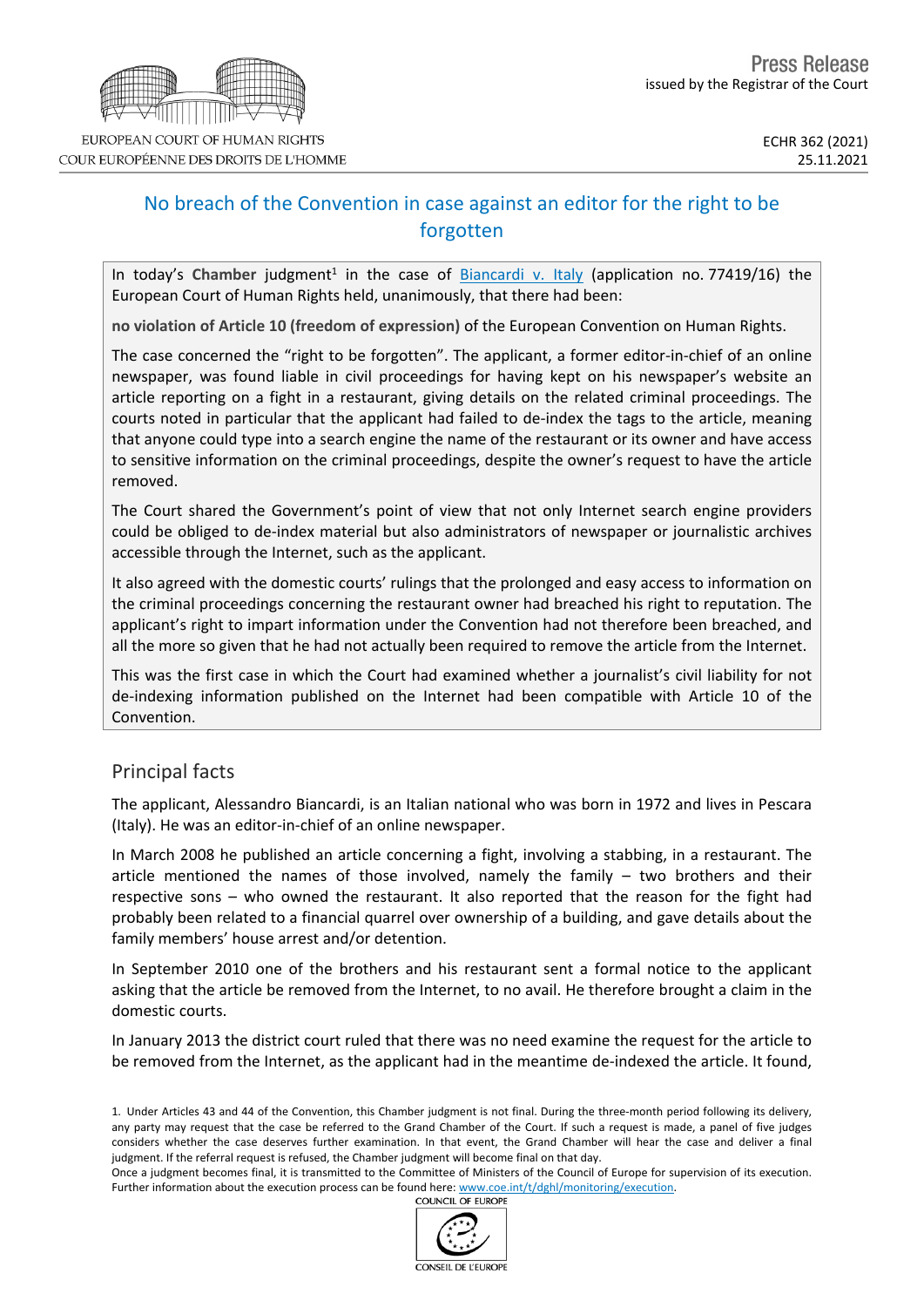however, that the easy access via the Internet to information on the criminal proceedings from March 2008 to May 2011, when the applicant had de-indexed the article, had breached the claimants' right to respect for his reputation. It noted in particular that the applicant's failure to deindex the tags to the article meant that anyone could access the sensitive data on the proceedings by simply inserting the plaintiffs' names in the search engine.

The Supreme Court upheld the first-instance decision on all grounds in June 2016.

## Complaints, procedure and composition of the Court

Mr Biancardi alleged that there had been a breach of his right to impart information under Article 10 (freedom of expression) and that the 5,000 euros he had been ordered to pay in compensation to each claimant had been excessive.

The application was lodged with the European Court of Human Rights on 7 December 2016.

Reporters Committee for Freedom of the Press, the UN Special Rapporteur on the Promotion and Protection of the Right to Freedom of Opinion and Expression and the Special Rapporteur for Freedom of Expression of the Inter-American Commission on Human Rights, the Media Lawyers Association and the Media Legal Defence were granted leave to intervene in the proceedings as third parties.

Judgment was given by a Chamber of seven judges, composed as follows:

Ksenija **Turković** (Croatia), *President*, Péter **Paczolay** (Hungary), Krzysztof **Wojtyczek** (Poland), Alena **Poláčková** (Slovakia), Gilberto **Felici** (San Marino), Erik **Wennerström** (Sweden), Raffaele **Sabato** (Italy),

and also Renata **Degener**, *Section Registrar.*

## Decision of the Court

The Court pointed out that requiring the applicant to permanently remove the article had not been at issue in the domestic courts. The crux of the case was the applicant's failure to de-index the information concerning the restaurant owner and his decision to keep the article easily accessible. Nor had any intervention regarding the anonymisation of the online article been at issue in the case.

From that starting point, the Court went on to note that the article had remained online and easily accessible for eight months, despite the claimant's request to remove it. Furthermore, under the applicable domestic law, the applicant's right to disseminate information decreased over time, whereas the claimant's right to respect for his reputation increased.

Moreover, the information published, relating to criminal proceedings against a private individual, had been sensitive.

Lastly, the Court did not consider that the severity of the sanction – civil not criminal liability – and the amount of compensation awarded had been excessive.

It therefore concluded that the domestic jurisdictions findings had constituted a justifiable restriction on the applicant's freedom of expression – all the more so given the fact that he had not been obliged to permanently remove the article from the Internet.

Accordingly, there had been no violation of Article 10.